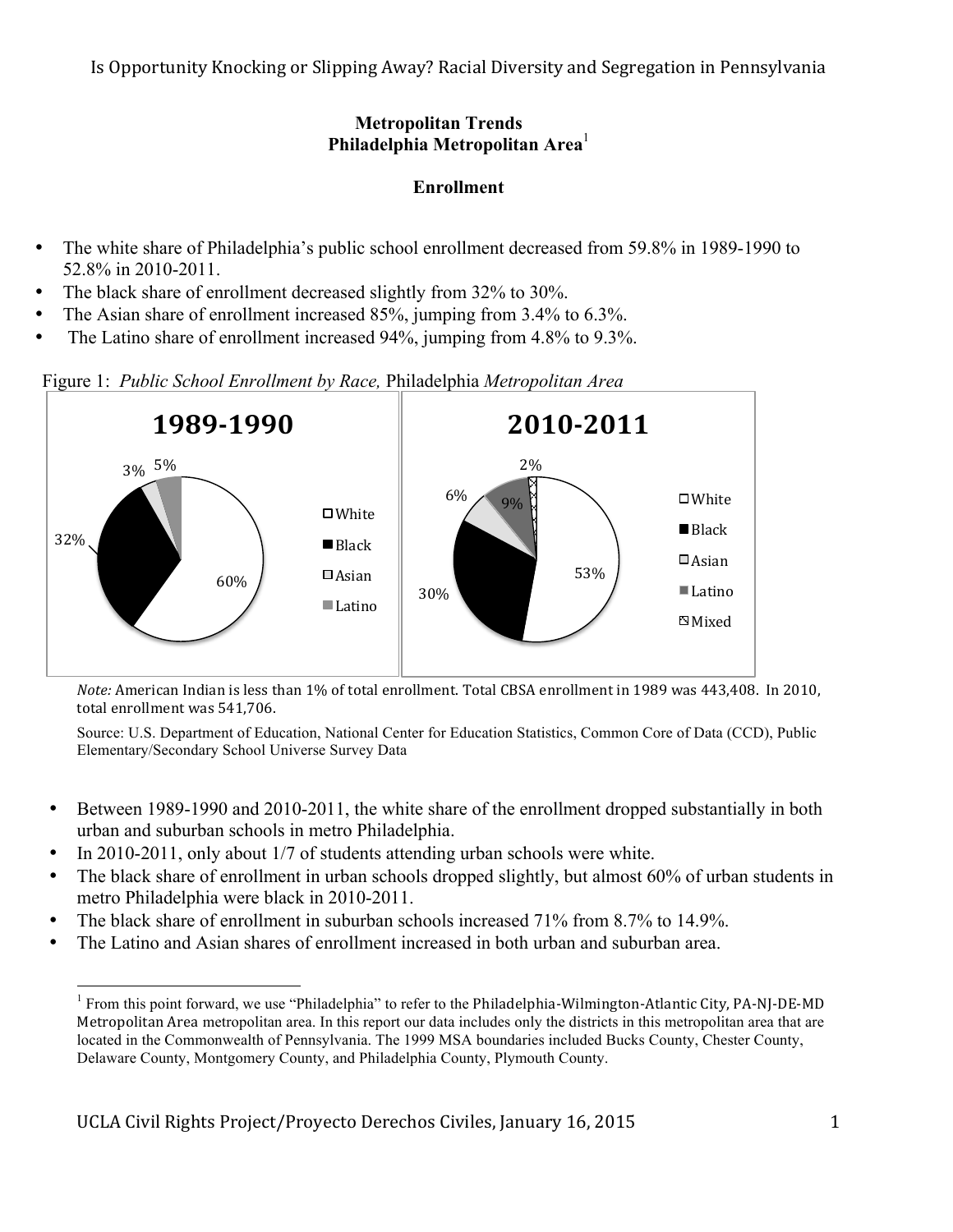Table 1: *Public School Enrollment by Race in Urban and Suburban Schools, Philadelphia Metropolitan Area*

|              | Urban Schools |                |         |                               | <b>Suburban Schools</b> |              |              |        |
|--------------|---------------|----------------|---------|-------------------------------|-------------------------|--------------|--------------|--------|
|              | White         |                |         | <b>Black   Asian   Latino</b> | White                   | <b>Black</b> | <b>Asian</b> | Latino |
| Philadelphia |               |                |         |                               |                         |              |              |        |
| 1989-1990    |               | 25.3% 61.5%    | $4.6\%$ |                               | $8.4\%$   86.7%         | 8.7%         | $3.1\%$      | 1.4%   |
| 1999-2000    |               | 19.5% 63.6%    | $5.1\%$ | $11.6\%$                      | 83.5%                   | 10.3%        | 3.9%         | 2.1%   |
| 2010-2011    |               | $14.2\%$ 59.8% | $6.3\%$ | 16.9%                         | 72.4%                   | 14.9%        | $6.6\%$      | 4.9%   |

Source: U.S. Department of Education, National Center for Education Statistics, Common Core of Data (CCD), Public Elementary/Secondary School Universe Survey Data

- The percent of multiracial schools those that have any three races representing 10% or more of the total students enrolled -– has more than doubled since 1989-1990, but many of these schools still enroll few white students.
- In 2010-2011, almost half (44.5%) of all Philadelphia metropolitan schools were classified as majority minority schools, or those enrolling over 50% minority students.
- Almost one-third of schools were classified as intensely segregated those that have between 90 and 100% minority students.
- The percent of schools classified as apartheid those with over 99% minority students increased, from 19.8% to 30.9%, slightly over the past two decades.

Table 2: Multiracial and Minority Segregated Schools, Philadelphia Metropolitan Area

|              | <b>Total</b><br><b>Schools</b> | $%$ of<br><b>Multiracial</b><br><b>Schools</b> |  | $%$ of 50-<br>100%<br><b>Minority</b><br><b>Schools</b> | $%$ of 90-<br>100%<br><b>Minority</b><br><b>Schools</b> | % of 99-<br>100%<br><b>Minority</b><br><b>Schools</b> |
|--------------|--------------------------------|------------------------------------------------|--|---------------------------------------------------------|---------------------------------------------------------|-------------------------------------------------------|
| Philadelphia |                                |                                                |  |                                                         |                                                         |                                                       |
| 1989-1990    | 681                            | $6.8\%$                                        |  | 31.0%                                                   | 19.8%                                                   | 15.0%                                                 |
| 1999-2000    | 748                            | 10.2%                                          |  | 37.4%                                                   | 25.3%                                                   | 16.2%                                                 |
| 2010-2011    | 831                            | 15.8%                                          |  | 44.5%                                                   | 30.9%                                                   | 17.1%                                                 |

Note: Multiracial schools are those with any three races representing 10% or more of the total student enrollment.

Source: U.S. Department of Education, National Center for Education Statistics, Common Core of Data (CCD), Public Elementary/Secondary School Universe Survey Data

• In all four types of schools, the percent of low-income students increased between 1999-2000 and 2010-2011.

UCLA Civil Rights Project/Proyecto Derechos Civiles, January 16, 2015 2015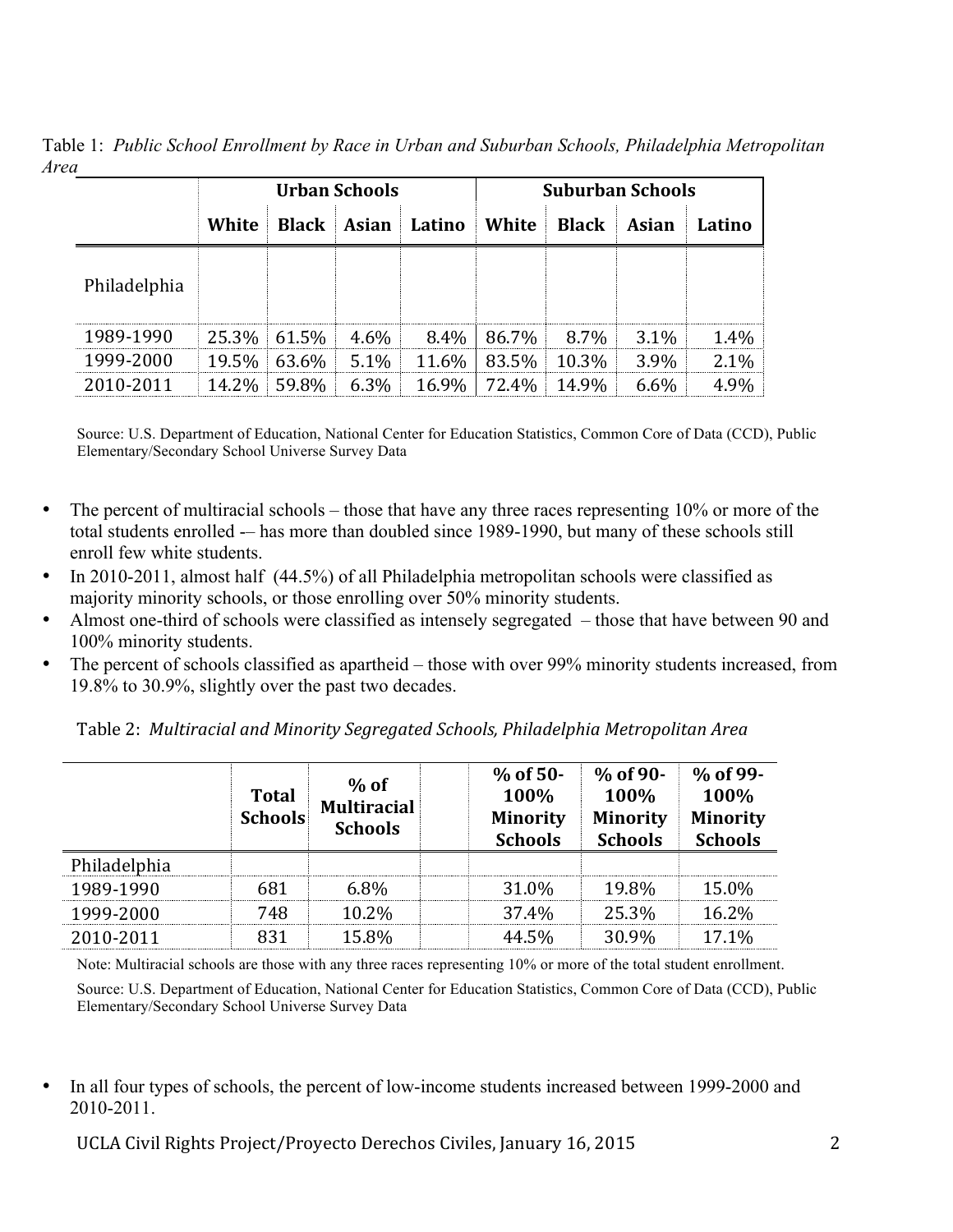• Very high and increasing percentages of low-income students were enrolled in majority minority schools; in 2010-2011, majority minority schools enrolled 76.2% low-income students, intensely segregated schools enrolled 84.6% low-income students, and apartheid schools enrolled 86.0% lowincome students.

|              | <b>Overall</b><br>$%$ Low-<br>Income in<br>Metro | $%$ Low-<br>Income in<br><b>Multiracial</b><br><b>Schools</b> | $%$ Low-<br>Income in<br>50-100%<br><b>Minority</b><br><b>Schools</b> | $%$ Low-<br>Income<br>in 90-<br>100%<br><b>Minority</b><br><b>Schools</b> | $%$ Low-<br><b>Income</b><br>in 99-<br>100%<br><b>Minority</b><br><b>Schools</b> |
|--------------|--------------------------------------------------|---------------------------------------------------------------|-----------------------------------------------------------------------|---------------------------------------------------------------------------|----------------------------------------------------------------------------------|
| Philadelphia |                                                  |                                                               |                                                                       |                                                                           |                                                                                  |
| 1999-2000    | 33.6%                                            | 51.1%                                                         | 68.1%                                                                 | 74.3%                                                                     | 77.5%                                                                            |
| 2010-2011    | 41.6%                                            | 57.5%                                                         | 76.2%                                                                 | 84.6%                                                                     | 86.0%                                                                            |

Table 3: *Students Who Are Low-Income in Multiracial and Minority Segregated Schools Philadelphia Metropolitan Area*

Note: Minority school represents black, Latino, American Indian, and Asian students. Multiracial schools are those with any three races representing 10% or more of the total student enrollment.

- The share of black students enrolled in both majority minority and intensely segregated schools has increased since 1989-1990.
- In 2010-2011, almost nine out of ten black students in metropolitan Philadelphia attended a majority minority school and about two-thirds attended intensely segregated schools.
- The share of black students enrolled in apartheid schools decreased significantly, but still remains at almost 40%.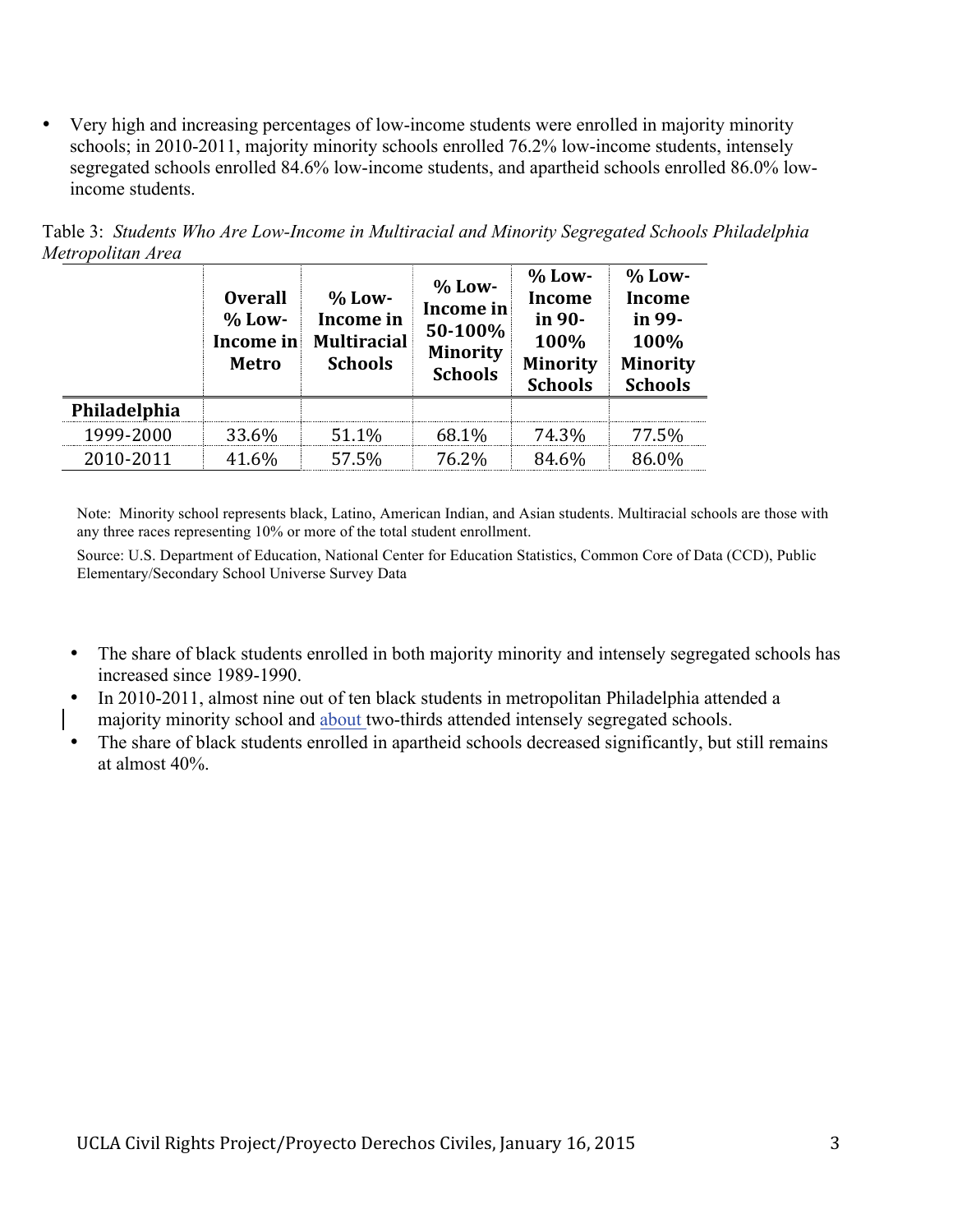

Figure 2: *Black Students in Minority Segregated Schools, Philadelphia Metropolitan Area* 

Note: Minority school represents black, Latino, American Indian, and Asian students.

- The percent of Latino students attending majority minority, intensely segregated, and apartheid schools decreased significantly between 1989 and 2010, but remained very high.
- In 2010-2011, approximately, 70% of Latinos attended a majority minority school and a little less than half attended an intensely segregated school.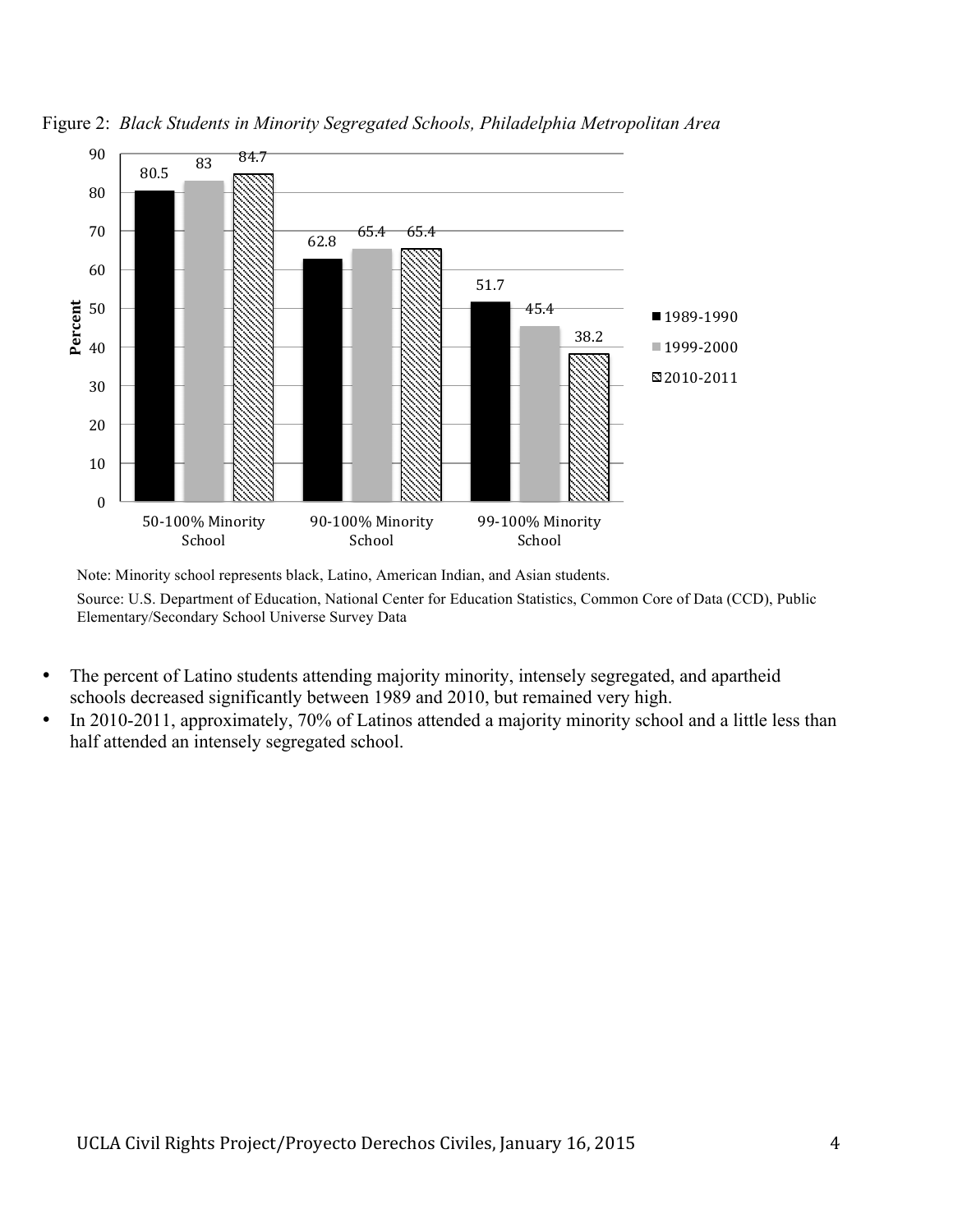

Figure 3– *Latino Students in Minority Schools, Philadelphia Metropolitan Area*

Note: Minority school represents black, Latino, American Indian, and Asian students.

- Between 1989-1990 and 2010-2011, there was an overall increase in the share of students from all racial groups attending multi-racial schools in metropolitan Philadelphia, though there was a decrease among Latinos and Asians over the last decade.
- In 2010-2011, over one third of Asians attended multi-racial schools and almost 30% of Latinos attended such schools while far fewer whites and blacks attended multiracial schools.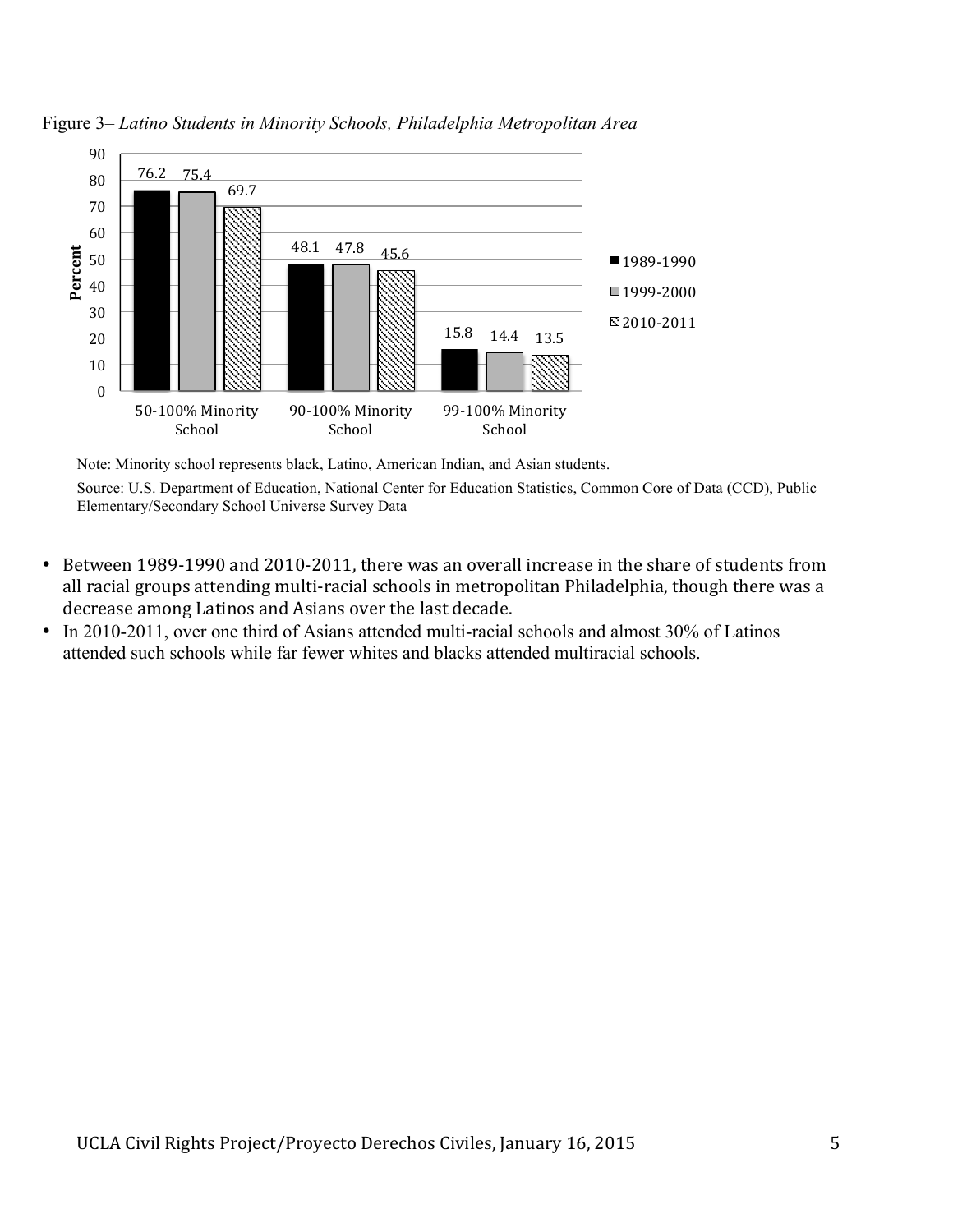

Figure 4: *Students in Multiracial Schools by Race, Philadelphia Metropolitan Area* 

Note: Multiracial schools are those with any three races representing 10% or more of the total student enrollment. Source: U.S. Department of Education, National Center for Education Statistics, Common Core of Data (CCD), Public Elementary/Secondary School Universe Survey Data

#### **Exposure**

- Although the percent of white students in the Philadelphia Metro Area decreased from 60% to 53% over the last two decades, the typical white still attended a school in 2010-2011 that was over 75% white.
- The percent of white students at the typical black student's school decreased and was less than 18% in 2010-2011.
- There was a slight increase in the exposure of Latinos to white students, but it remained extremely low at less than 30% in 2010-2011.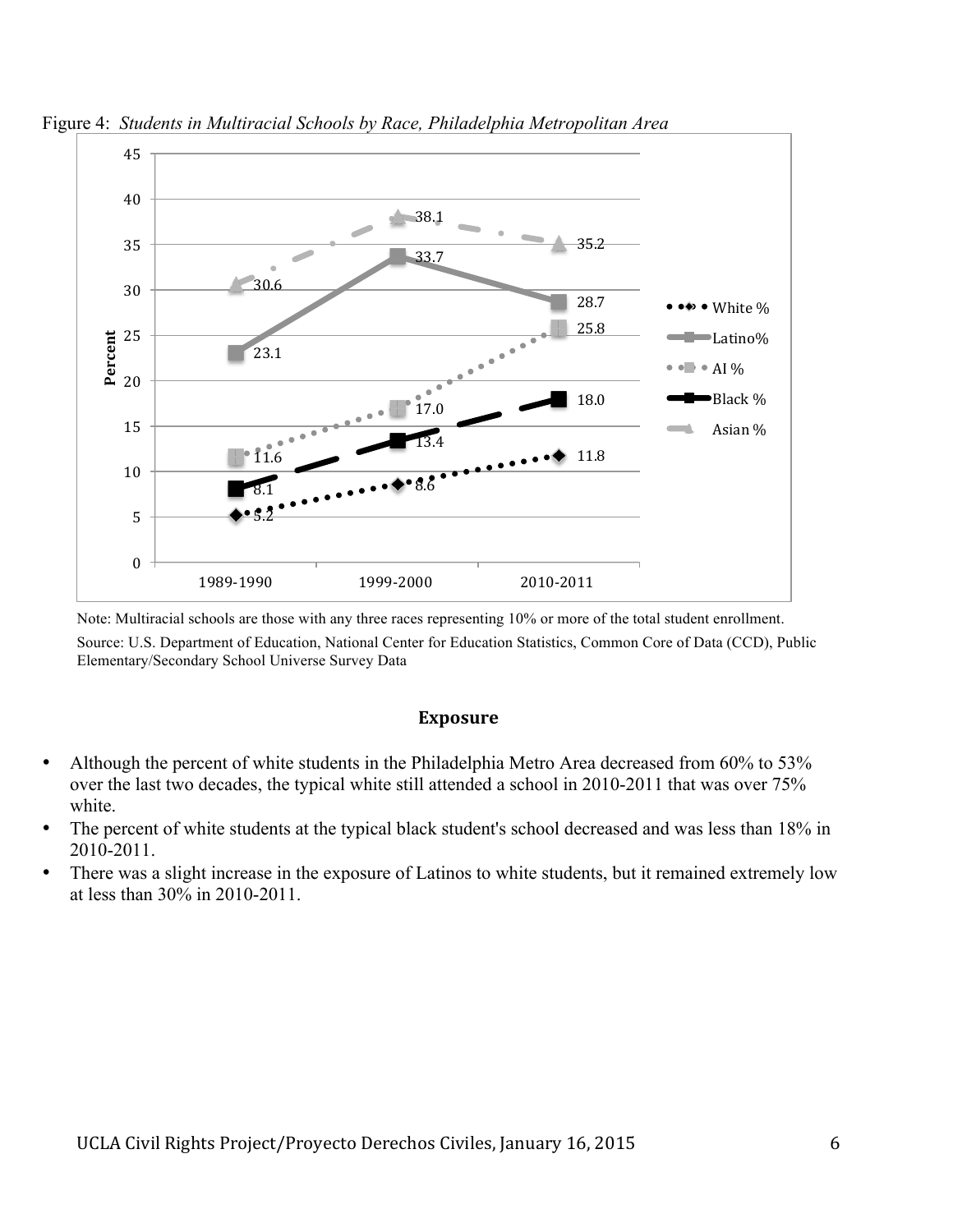



Source: U.S. Department of Education, National Center for Education Statistics, Common Core of Data (CCD), Public Elementary/Secondary School Universe Survey Data

- While there was a decrease in the proportion of black students enrolled in the typical black students school, they still attended a school with over two-thirds other black students.
- The proportion of white students at the school of a typical black student decreased while the share of Latino students increased.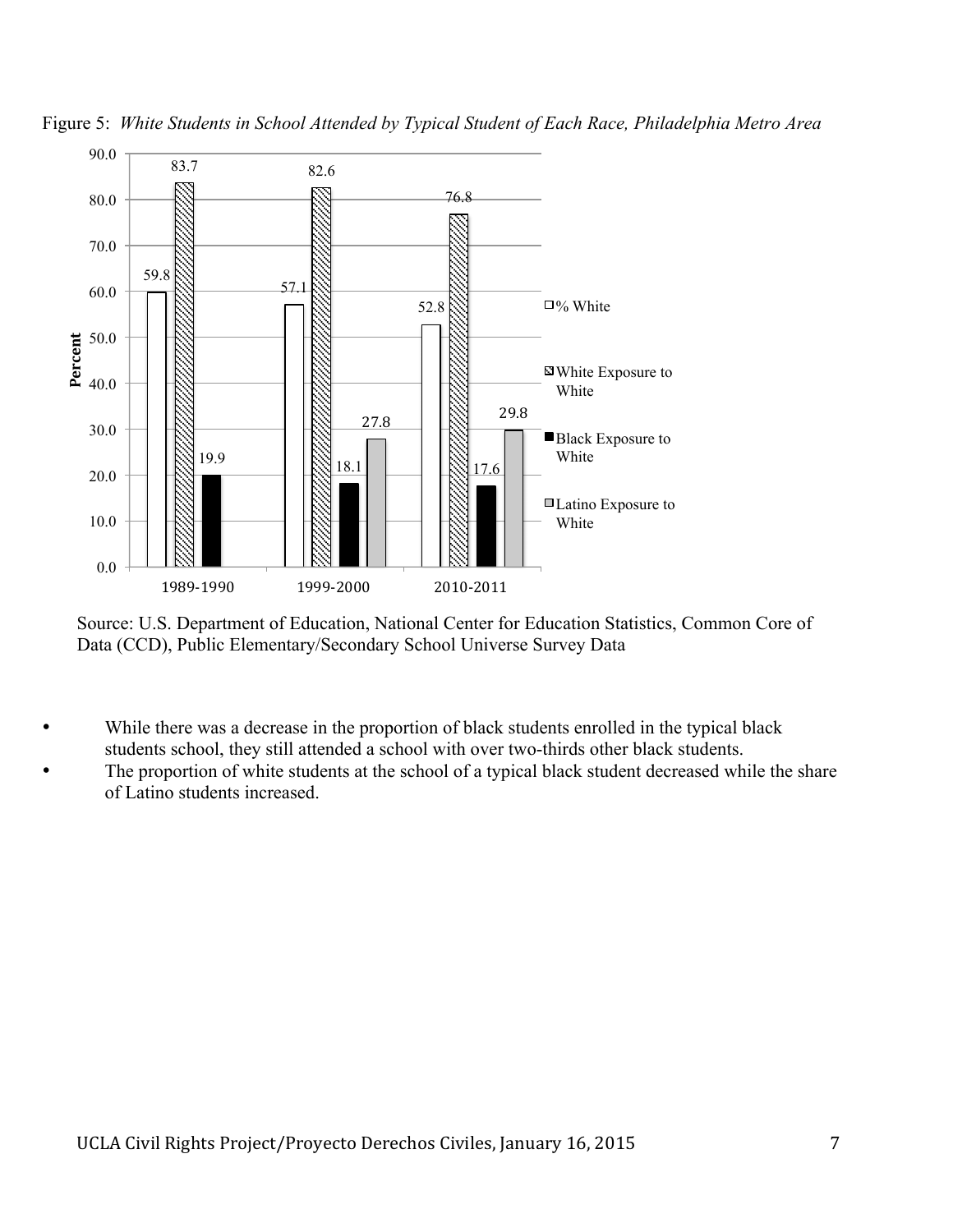

Figure 6: *Racial Composition of School Attended by Typical Black Student, Philadelphia Metro Area* 

- In 2010-2011 the typical white student attended a school that was predominantly white with small shares of other racial groups.
- Black students were enrolled in schools predominantly composed of other black students with small shares of other racial groups.
- The typical Latino student attended a school with a plurality of Latino students and with more than one-quarter white and black students.
- The typical Asian student attended schools that most closely resembled the racial distribution of metro Philadelphia, though with slightly greater shares of other Asian and Latino students and fewer blacks.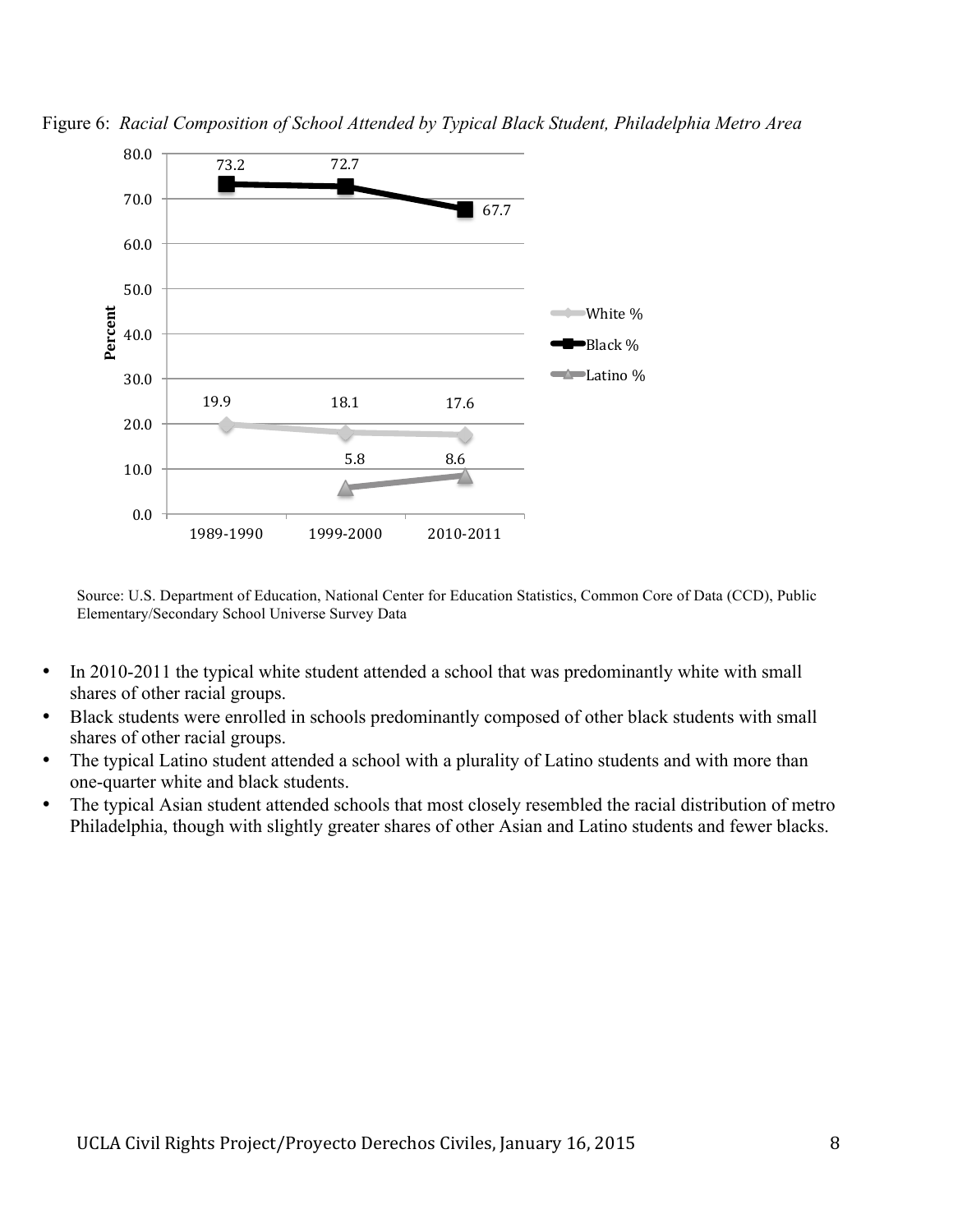

Figure 7: *Racial Composition of School Attended by Typical Student by Race, Philadelphia Metro Area*

Note: Other includes American Indian students and students identifying with two or more races.

- The average white exposure to low-income students (about 21%) was almost half that of the metropolitan average.
- The typical black student attended a school where seven of ten students were considered lowincome.
- The typical Latino student attended a school where two-thirds of students were classified as lowincome.
- The proportion of low-income students at the typical Asian student's school was much lower at about one-third of all students.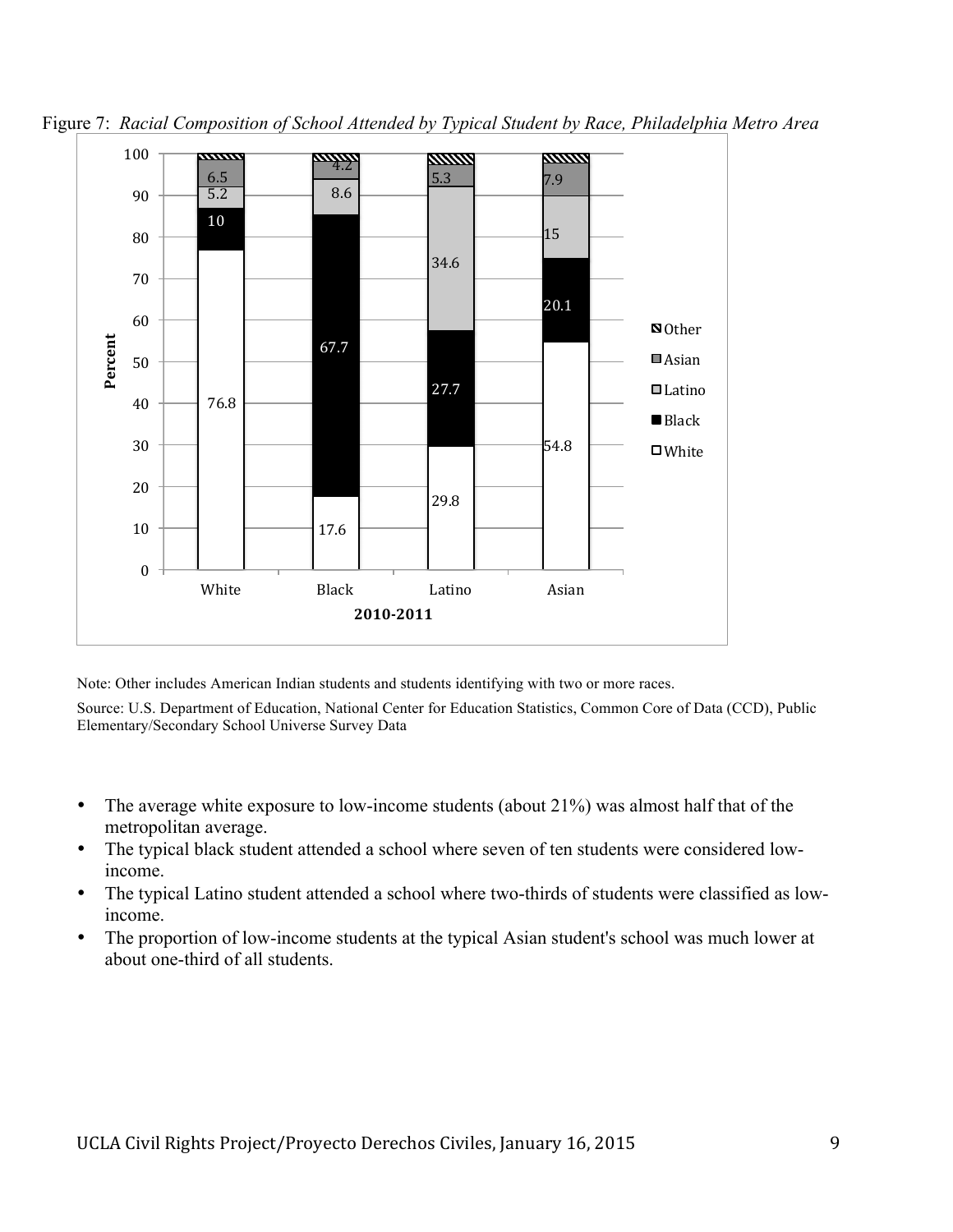

# Figure 8: *Exposure to Low-Income Students by Race, Philadelphia Metropolitan Area*

Source: U.S. Department of Education, National Center for Education Statistics, Common Core of Data (CCD), Public Elementary/Secondary School Universe Survey Data

#### **Evenness**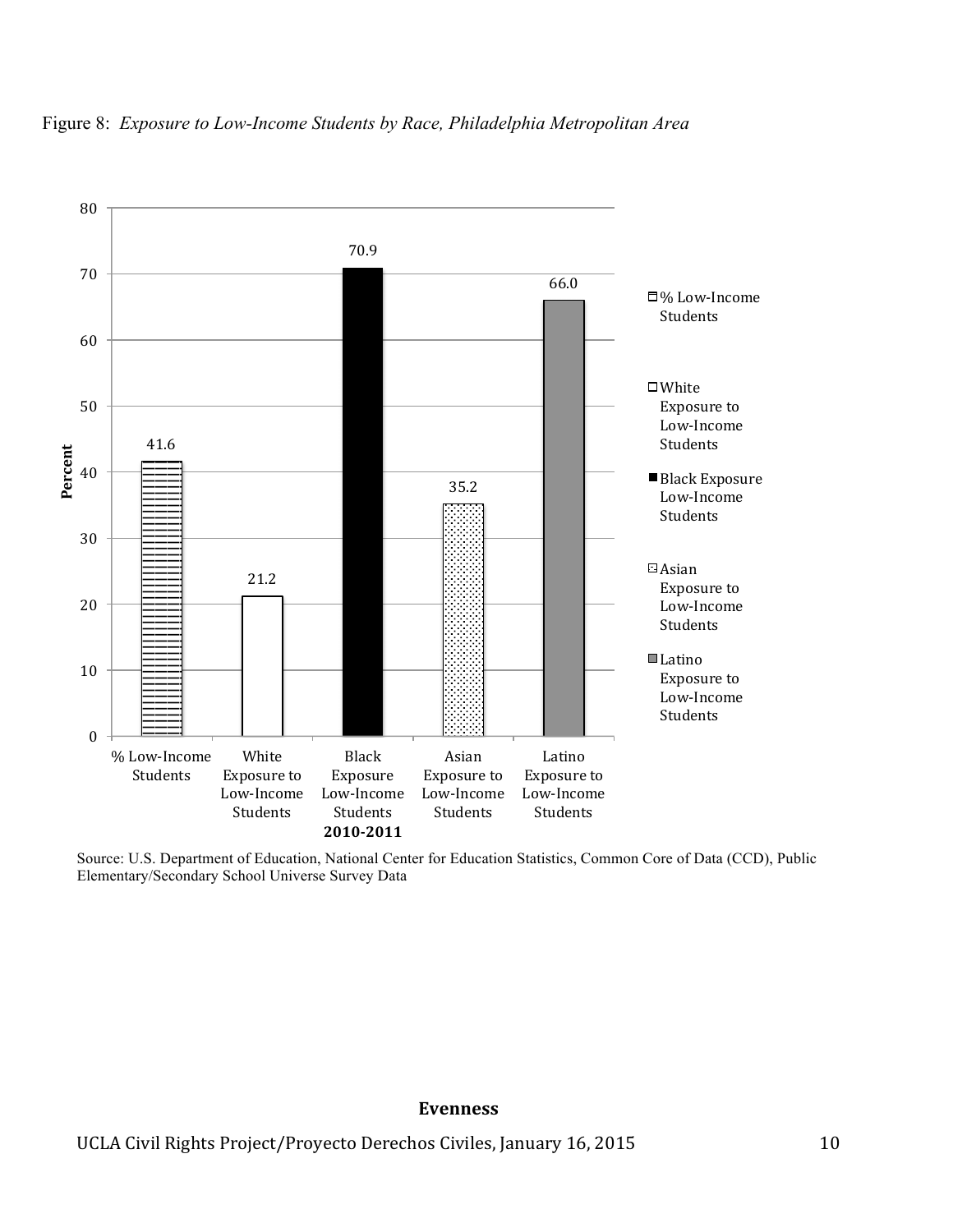- In 2010-2011, the average school was 42% less diverse than the entire metropolitan area, indicating a high degree of segregation (or uneven distribution of racial groups across the area's schools).
- Over three-fourths of this unevenness was due to the between-district segregation.
- Although within district segregation decreased sharply, the between-district segregation has actually increased over the last two decades.

Table 4: *Entropy Index Values, Overall and Within and Between School Districts, Philadelphia Metro Area* 

|              | Н    | Within           | <b>Between</b>   |
|--------------|------|------------------|------------------|
|              |      | <b>Districts</b> | <b>Districts</b> |
| Philadelphia |      |                  |                  |
| 1989-1990    | በ 51 |                  |                  |
| 1999-2000    | 0 49 |                  | ? ?              |
| 2010-2011    |      |                  |                  |

Source: U.S. Department of Education, National Center for Education Statistics, Common Core of Data (CCD), Public Elementary/Secondary School Universe Survey Data

### **Racial Transition in School Districts**

- Between 1989-1990 and 2010-2011, there has been a sharp decrease in predominantly white districts and sharp increase in predominantly minority districts.
- The percentage of diverse districts increased 50%, from approximately 16% to 24%.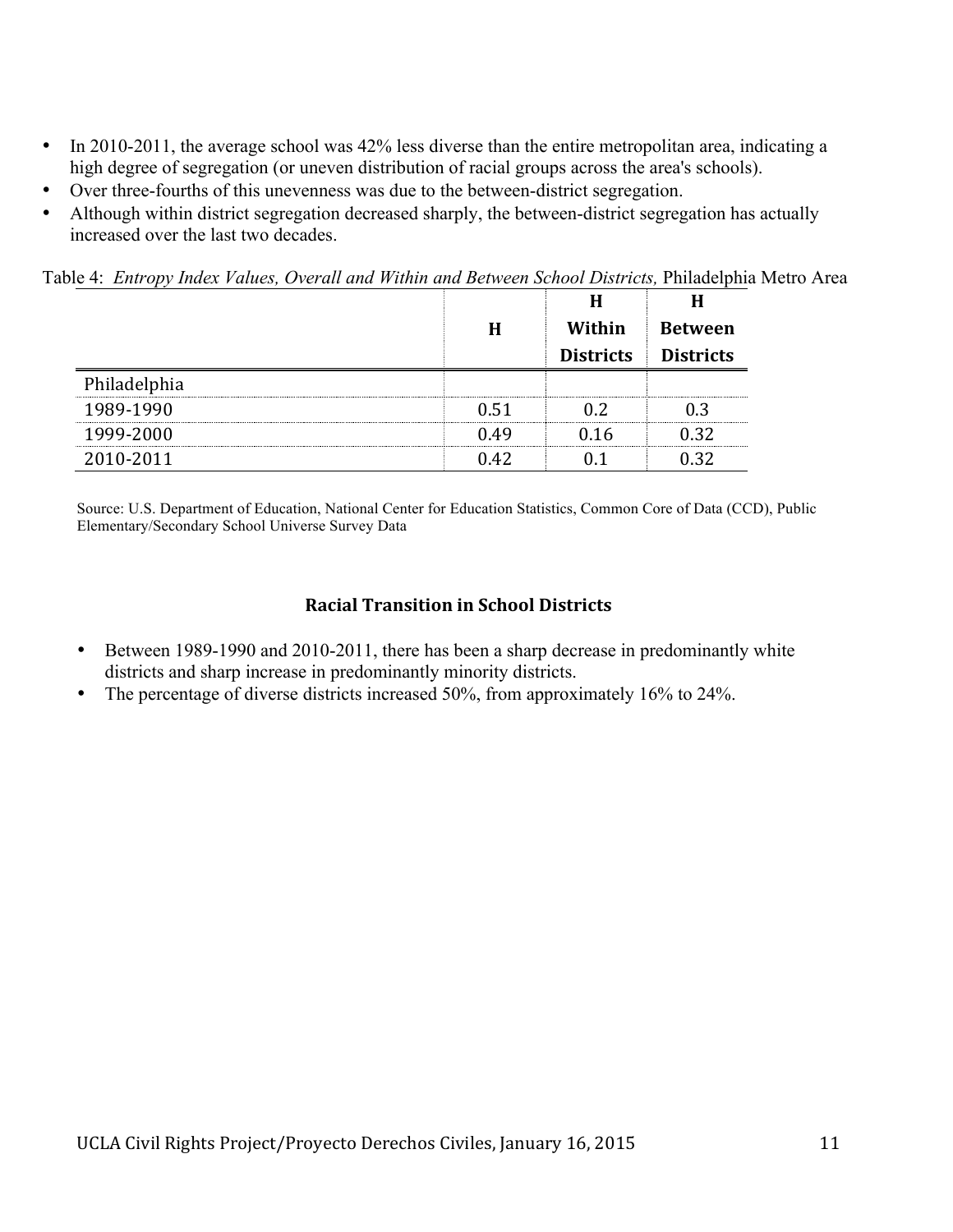

Figure 9: *Racial Transition by District,* Philadelphia Metropolitan Area

Note: Diverse districts are those with more than 20% but less than 60% nonwhite students. Predominantly non-white districts are those with 60% or more nonwhite students. Predominantly white districts are those with 80% or more white students. N=62 districts for 1989, 1999 and 2010 with greater than 100 students enrolled across the three time periods.

- The proportion of white students decreased in all of the ten most populated school districts in Metro Philadelphia.
- Upper Darby transitioned from a predominantly white district with almost 90% white students to a predominantly non-white district with less than 40% white students.
- North Penn transitioned from predominantly white to diverse over the last ten years.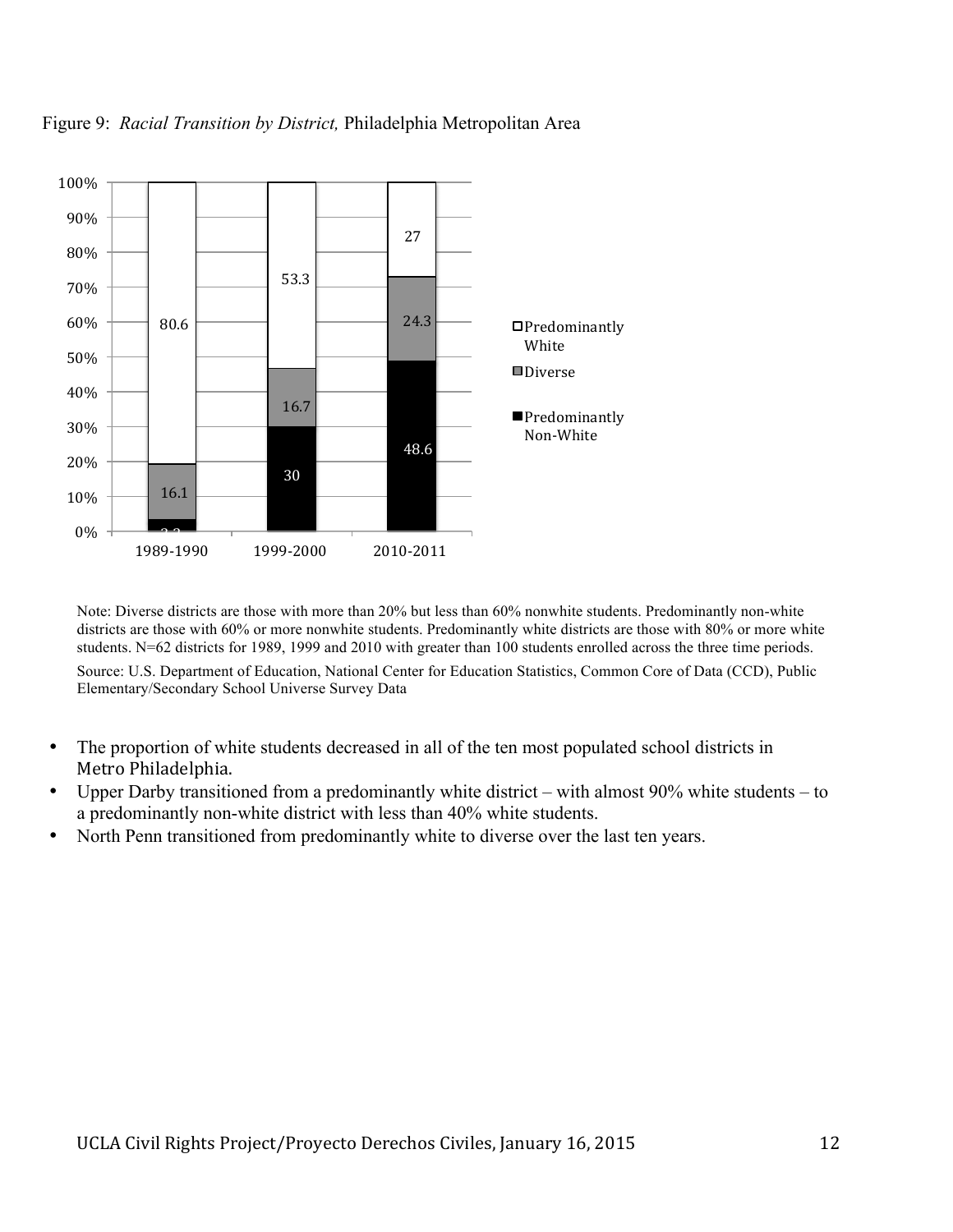|                                       |       | <b>White Proportion</b> |       |            | <b>Classification</b> |            |  |  |
|---------------------------------------|-------|-------------------------|-------|------------|-----------------------|------------|--|--|
|                                       | 1989  | 1999                    | 2010  | 1989       | 1999                  | 2010       |  |  |
| Metro                                 | 59.8% | 57.1%                   | 52.8% | D          | D                     | D          |  |  |
| PHILADELPHIA<br><b>CITY SD</b>        | 23.2% | 17.5%                   | 13.9% | <b>PNW</b> | <b>PNW</b>            | <b>PNW</b> |  |  |
| <b>CENTRAL BUCKS</b><br><b>SD</b>     | 96.2% | 95.9%                   | 89.8% | <b>PW</b>  | <b>PW</b>             | <b>PW</b>  |  |  |
| <b>NORTH PENN SD</b>                  | 88.5% | 82.7%                   | 69.3% | <b>PW</b>  | <b>PW</b>             | D          |  |  |
| <b>UPPER DARBY SD</b>                 | 88.6% | 72.6%                   | 39.2% | <b>PW</b>  | D                     | <b>PNW</b> |  |  |
| COUNCIL ROCK SD                       | 97.0% | 96.6%                   | 90.5% | <b>PW</b>  | <b>PW</b>             | PW         |  |  |
| <b>WEST CHESTER</b><br><b>AREA SD</b> | 85.3% | 84.6%                   | 81.6% | <b>PW</b>  | <b>PW</b>             | <b>PW</b>  |  |  |
| <b>DOWNINGTOWN</b><br><b>AREA SD</b>  | 94.7% | 93.2%                   | 85.0% | <b>PW</b>  | <b>PW</b>             | <b>PW</b>  |  |  |
| PENNSBURY SD                          | 92.5% | 90.0%                   | 82.4% | <b>PW</b>  | <b>PW</b>             | <b>PW</b>  |  |  |
| <b>NESHAMINY SD</b>                   | 96.1% | 94.6%                   | 87.6% | <b>PW</b>  | <b>PW</b>             | <b>PW</b>  |  |  |
| SPRING-FORD<br><b>AREA SD</b>         | 95.8% | 93.8%                   | 85.3% | <b>PW</b>  | <b>PW</b>             | <b>PW</b>  |  |  |

Table 5: White Proportion and Classification in Metropolitan Area and Top Ten Highest Enrolling and Enduring Districts in 2010, Philadelphia Metropolitan Area

*Note:* D=Diverse area or districts with more than 20% but less than 60% nonwhite students. PNW=Predominantly non-white area or districts with 60% or more nonwhite students. PW=Predominantly white area or districts with 80% or more white students. Metropolitan figures represent enrollment counts for all schools open during each time period. Districts are those open, and with enrollments with at least 100 students, for any time period.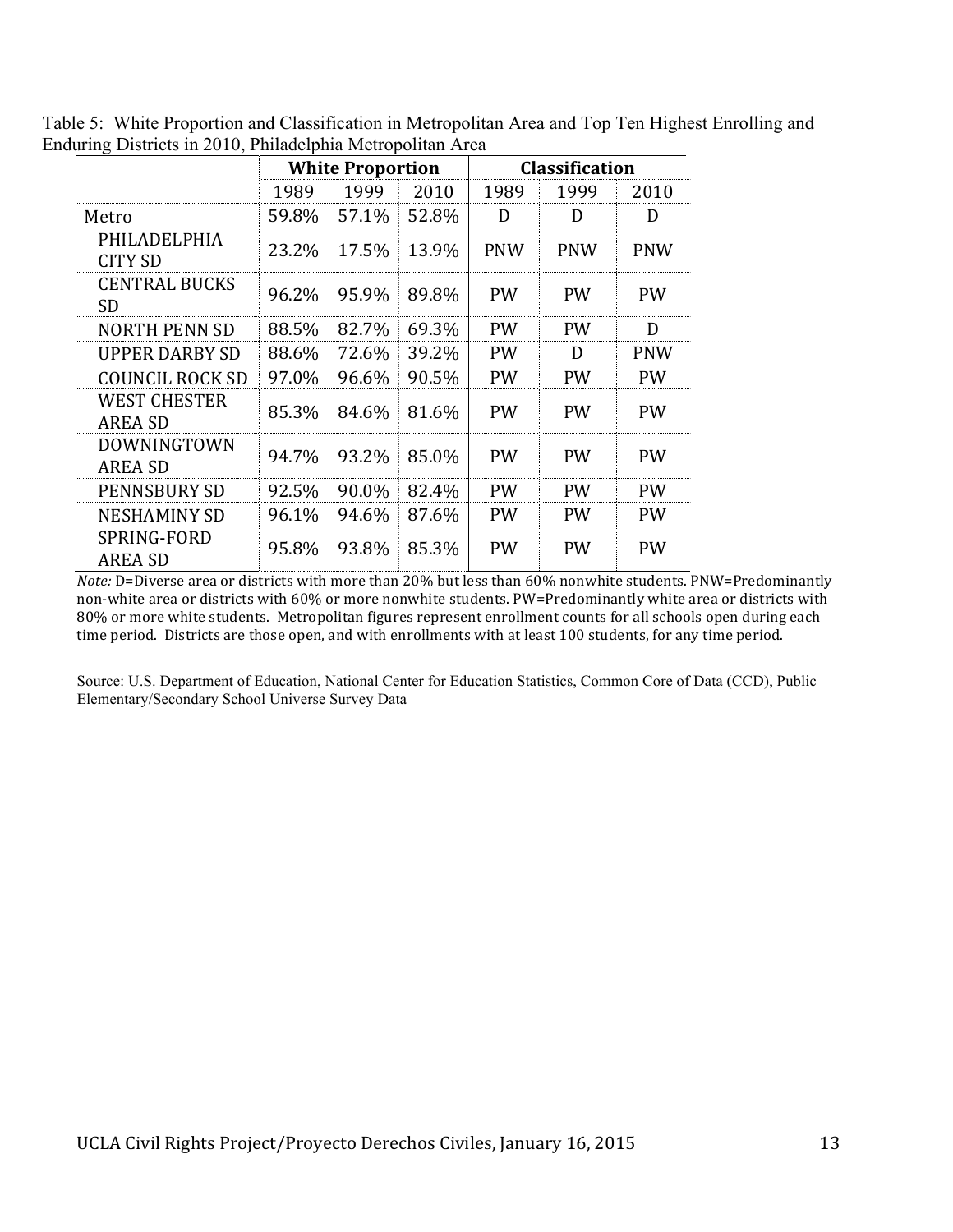

Figure 10: *Rapid or Moderate Racial Transition by District Type for Top 10 Highest Enrolling Districts,*  Philadelphia Metropolitan Area

- Over the past decade, almost two-thirds of districts were stable while 20% of districts experienced rapid changes and 14% experienced moderate changes.
- Among the stable districts, the vast majority were segregated  $-24\%$  non-white and 36% white.
- Five percent of all districts rapidly resegregated to non-white.